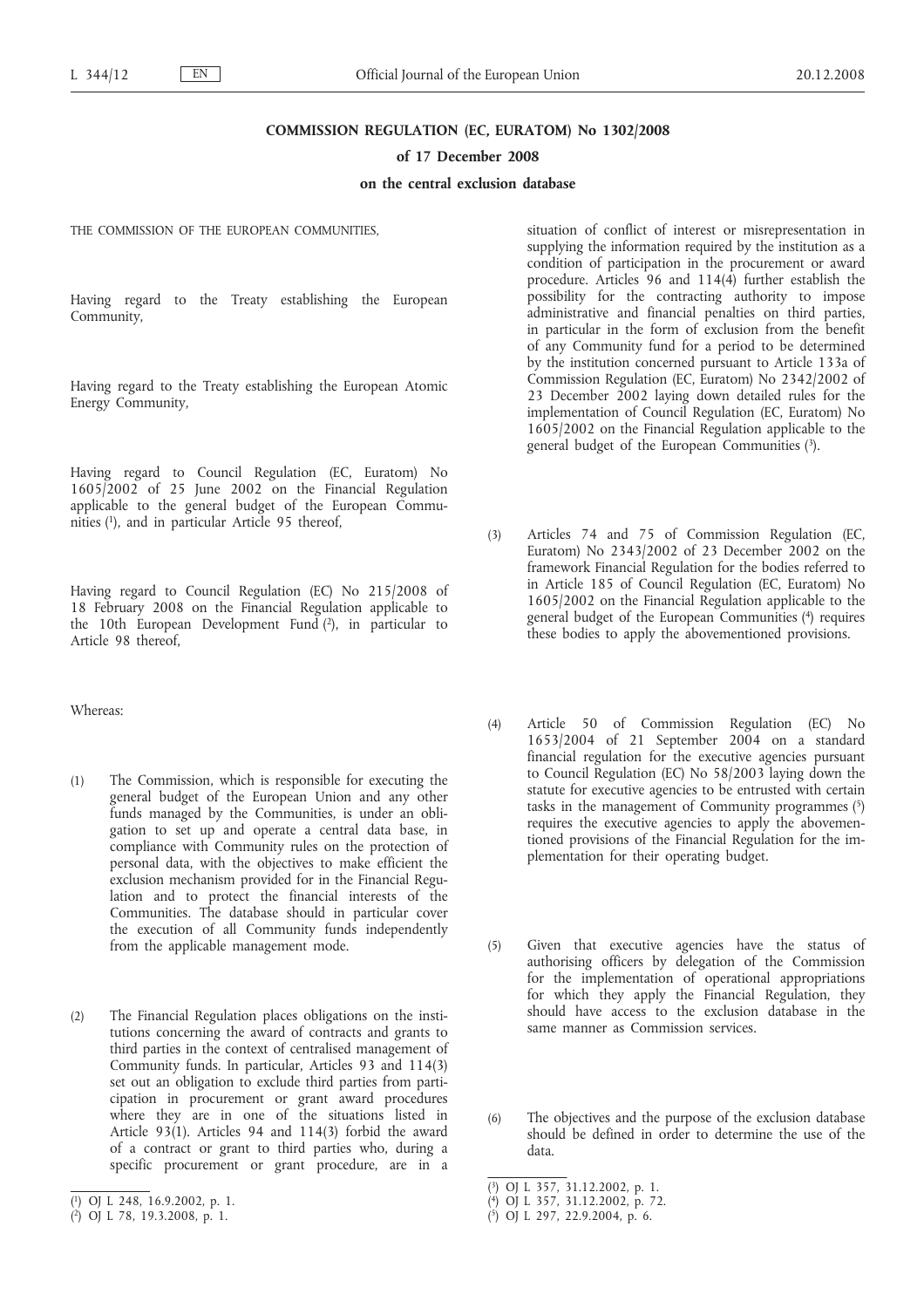- (7) The European Anti-Fraud Office (OLAF) should have access to the exclusion database for pursuing its regulatory investigation tasks and its intelligence and fraudprevention activities exercised pursuant to Article 1(2) of Regulation (EC) No 1073/1999 of the European Parliament and of the Council of 25 May 1999 concerning investigations conducted by the European Anti-Fraud Office (OLAF) (1) and Council Regulation (Euratom) No 1074/1999 of 25 May 1999 concerning investigations conducted by the European Anti-Fraud Office (OLAF)  $(2)$ .
- (8) The accounting officer of the Commission should ensure the administration of the exclusion database and have the right to modify data in the database. The relevant Commission service or the other institutions should be responsible for requesting the entry of exclusion warnings into the exclusion database.
- (9) Rules for access to the exclusion database should differentiate between Commission services, executive agencies and all institutions and Community bodies using an accounting system provided by the Commission (hereinafter ABAC) which enables direct access to the warnings, on the one hand, and the other institutions, implementing authorities and bodies that do not have such access, on the other hand. Therefore these institutions should have access through designated contact points and implementing authorities or bodies should have access via liaison points.
- (10) It should be possible to limit access to the exclusion database where implementing authorities or bodies manage funds with a very limited level of decentralisation, which renders access to the exclusion database inappropriate or where such access has to be denied for data protection reasons.
- (11) In order to clearly define their responsibilities, the tasks of the contact points and liaison points should be determined.
- (12) In order to reflect the fact that the database should be common to the institutions, the data flow should be channelled directly to the accounting officer of the Commission.
- (13) In order to protect the financial interests of the Communities between an exclusion decided pursuant to Article 93(1) of the Financial Regulation for a specific procurement or grant procedure and the determination of the duration of the exclusion by the institution, the

latter should be able to request provisional registration of an exclusion warning.

- (14) In order to avoid outdated warnings, in particular those concerning entities which have been wound up, warnings indicating an exclusion pursuant to Article 93(1)(a) and (d) of the Financial Regulation should be automatically removed after five years.
- (15) Given that exclusions pursuant to Article 94 of the Financial Regulation concern specific procurement or grant procedures and not – as under Article  $93(1)$  – a general exclusion situation, the registration period should be limited and removed automatically.
- (16) The procedure for requests based on information from implementing authorities or bodies, which applies to all management modes with the exception of centralised direct management, should be clearly spelled out.
- (17) The share of responsibility of the implementing authorities or bodies as regards the data communicated, through the liaison point on one side and through the accounting officer on the other side, to the Commission service responsible, including rectification, updating or removal of the data should be clearly laid down.
- (18) In order to provide for a clear set of rules in all cases where the implementing authority or body did not determine an exclusion duration pursuant to Article 133a(1) of the Implementing Rules, it should be stated that the decision on the exclusion duration should be prepared by the Commission service responsible and adopted by the Commission.
- (19) The information flow between authorised users of the exclusion database should be detailed; contact warning persons for each warning should be determined, who shall provide information on the warning concerned to authorised users of the exclusion database.
- (20) A specific provision should cover cases where proof provided by third parties is not consistent with data in the exclusion database, in order to ensure that data in the exclusion database are correct and up to date.
- (21) In order to allow an exchange of best practices between institutions and to address issues related to the use of the exclusion database, a suitable framework should be defined.

<sup>(</sup> 1) OJ L 136, 31.5.1999, p. 1.

<sup>(</sup> 2) OJ L 136, 31.5.1999, p. 8.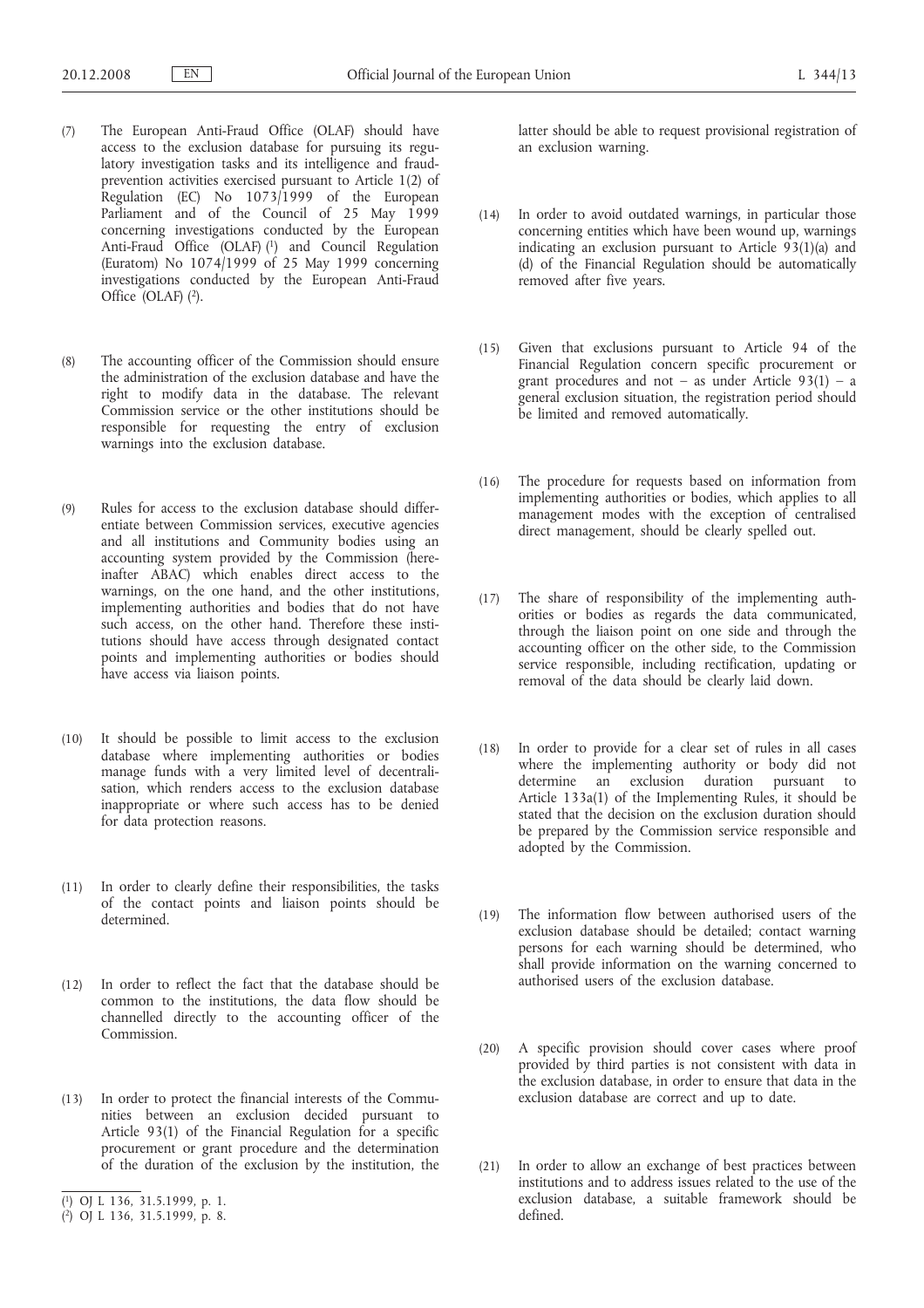- (22) The processing of personal data inherent to the operation of the exclusion database shall be made in accordance with the Directive 95/46/EC of the European Parliament and of the Council of 24 October 1995 on the protection of individuals with regard to the processing of personal data and on the free movement of such data, applicable to Member States  $(1)$  and the Regulation  $(EC)$ No 45/2001 of the European Parliament and of the Council of 18 December 2000 on the protection of individuals with regard to the processing of personal data by the Community institutions and bodies and on the free movement of such data  $(2)$ , which are fully applicable.
- (23) The present Regulation has been drafted taking due consideration of the opinion of the European Data Protection Supervisor. Furthermore, Regulation (EC) No 45/2001 stipulates that such processing is subject to prior checking by the European Data Protection Supervisor following notification by the Commission Data Protection Officer.
- (24) For sake of clarity, data protection provisions should precise the rights of the persons whose data are or could be introduced into the exclusion database. Natural and legal persons should be informed of the introduction of data concerning them in the exclusion database.

HAS ADOPTED THIS REGULATION:

#### *Article 1*

#### **Subject matter**

1. This Regulation establishes a central database (hereinafter 'the exclusion database') as referred to in Article 95 of Regulation (EC, Euratom) No 1605/2002 (hereinafter 'the Financial Regulation').

2. Data contained in the exclusion database may be used only for the purposes of applying Articles 93 to 96 and 114 of the Financial Regulation and Articles 133 to 134b of Regulation (EC, Euratom) No 2342/2002 as well as Articles 96 to 99 and 110 of Regulation (EC) No 215/2008.

3. OLAF may use the data for its investigations pursuant to Regulation (EC) No 1073/1999 and Council Regulation (Euratom) No  $1074/1999$  as well as for its intelligence and fraud prevention activities, including risk analyses.

## *Article 2*

## **Definitions**

For the purpose of this Regulation, the following definitions shall apply:

- 1. 'institutions' mean European Parliament, Council, Commission, Court of Justice, Court of Auditors, European Economic and Social Committee, Committee of the Regions, Ombudsman, European Data-Protection Supervisor, executive agencies and bodies referred to in Article 185(1) of the Financial Regulation;
- 2. 'implementing authority or body' means authorities of the Member States and third countries, international organisations and other bodies participating in the implementation of the budget in accordance with Articles 53 and 54 of the Financial Regulation, with the exception of executive agencies and bodies referred to in Article 185(1) of that Regulation. Member States may assign tasks provided for in this Regulation to other national public authorities, which shall be assimilated to implementing authorities or bodies.
- 3. 'third parties' mean candidates, tenderers, contractors, suppliers, service providers and their respective subcontractors, as well as grant applicants, grant beneficiaries, including beneficiaries of direct aid, contractors of grant beneficiaries and entities receiving financial support from a beneficiary of a Community grant pursuant to Article 120 of the Financial Regulation.

# *Article 3*

### **Exclusion warning**

Exclusion warnings shall contain the following data:

- (a) information identifying third parties, which are in one of the situations referred to in Article 93(1), 94, 96(1)(b) and 96(2)(a) of the Financial Regulation;
- (b) information concerning persons with powers of representation, decision-making or control over legal entities, when those persons have found themselves in one of the situations referred to in Article 93(1), 94, 96(1)(b) and 96(2)(a) of the Financial Regulation;
- (c) the grounds for exclusion of third parties referred to in point (a) or persons referred to in point (b) and, where appropriate, the type of conviction and the duration of the period of exclusion.

<sup>(</sup> 1) OJ L 281, 23.11.1995, p. 31.

<sup>(</sup> 2) OJ L 8, 12.1.2001, p. 1.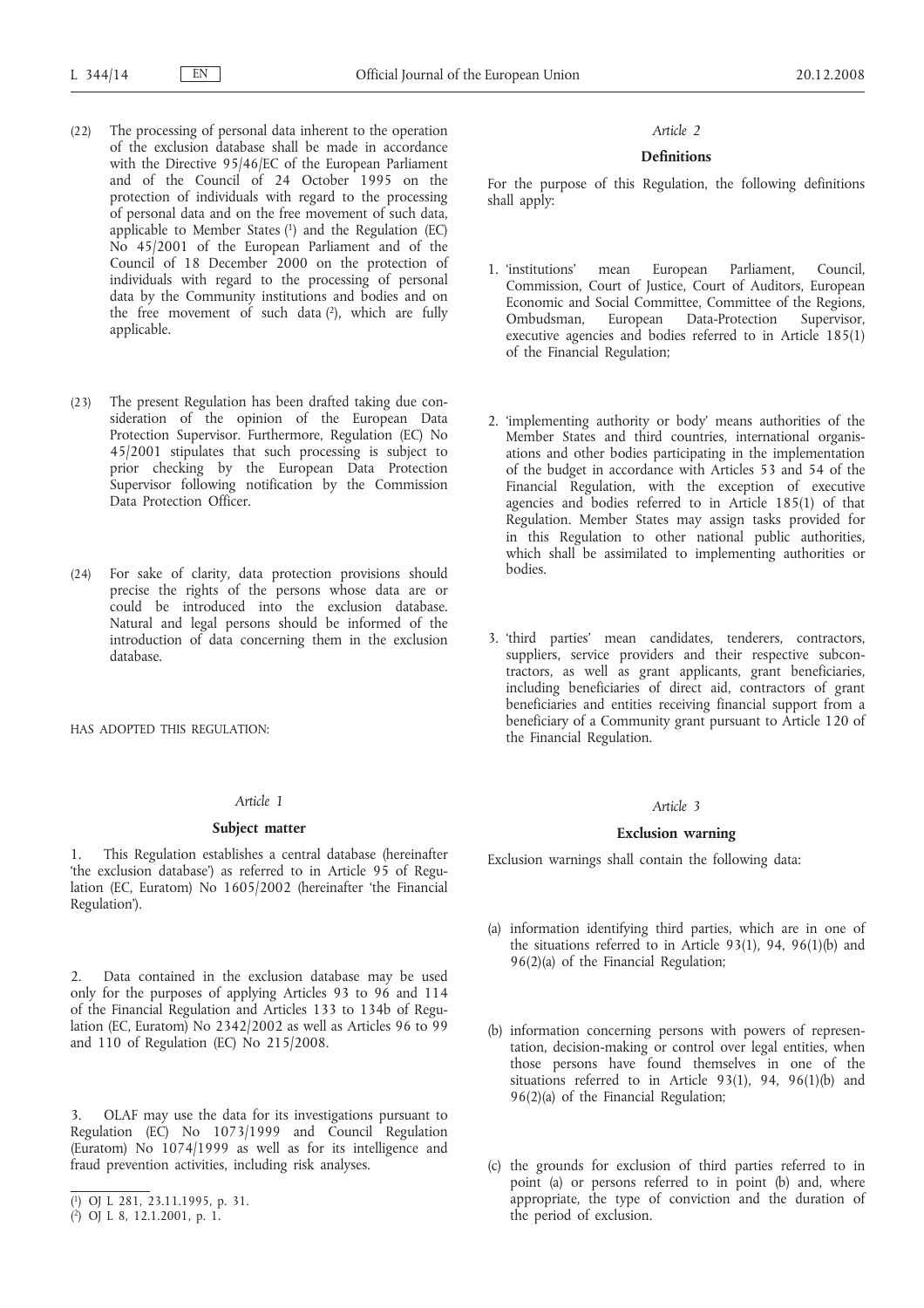# *Article 4*

### **Administration of the exclusion database**

1. The Commission's accounting officer or his subordinate staff to whom certain tasks are delegated in application of Article 62 of the Financial Regulation (hereinafter 'the accounting officer of the Commission') shall ensure the administration of the exclusion database and make appropriate technical arrangements.

The accounting officer of the Commission shall enter, modify or remove exclusion warnings pursuant to requests by the institutions.

2. The accounting officer of the Commission shall adopt implementing measures concerning technical aspects and define associated supporting procedures, including in the field of security.

He shall notify those measures to the Commission services and the executive agencies and, where appropriate, the contact points of the other institutions designated in accordance with Article 6(1) or the liaison points designated in accordance with Article 7(2).

### *Article 5*

#### **Access to the exclusion database**

1. Institutions, other than the Commission and executive agencies, shall have direct access to the data contained in the exclusion database via the accounting system provided by the Commission (ABAC) or through contact points.

2. Implementing authorities or bodies managing funds under shared management and national public-sector bodies of Member States managing funds under centralised indirect management shall have access to data contained in the exclusion database through liaison points.

3. Implementing authorities or bodies managing funds under centralised indirect, decentralised or joint management shall have access to the data contained in the exclusion database through liaison points when they certify to the Commission service responsible that they apply the adequate data protection measures as laid down in agreements concluded pursuant to the second subparagraph of Article 134a(4) of Regulation (EC, Euratom) No 2342/2002.

However, the implementing authorities or bodies shall not be given access to the exclusion database in either of the following cases:

- (a) the Commission service responsible has not received the certification referred to in the first subparagraph;
- (b) the Commission service responsible is in possession of evidence that the implementing authorities or bodies do not apply adequate data protection measures;
- (c) the Commission service responsible considers that the access would be inappropriate in the cases of limited level of decentralisation comprising ex ante control by the Commission.

Where access to the data contained in the exclusion database is denied, the Commission service responsible shall take appropriate measures in order to ensure at least the same level of protection of the Communities' financial interests. In the framework of those measures, before the award of a grant or a contract, the Commission service responsible shall verify that the third party concerned is not subject to an exclusion warning.

4. Access to data contained in the exclusion database by Commission services and executive agencies is laid down in Commission Decision 2008/969/EC, Euratom (1).

## *Article 6*

#### **Contact points and authorised users within institutions**

1. Each institution, other than the Commission and the executive agencies, shall designate a contact point responsible as regards all issues related to the exclusion database and communicate the names of the persons in charge to the accounting officer of the Commission.

2. Contact points may provide access to the information contained in the exclusion database to authorised users, who shall be staff members of the institutions, for whom access to that database is indispensable for a proper exercise of their tasks. Each contact point shall keep a register of authorised users and give the Commission access to it upon request.

Authorised users may proceed to active online consultation of the exclusion database.

3. The institution shall provide for adequate security measures to prevent the information from being read or copied by unauthorised persons.

<sup>(</sup> 1) See page 125 of this Official Journal.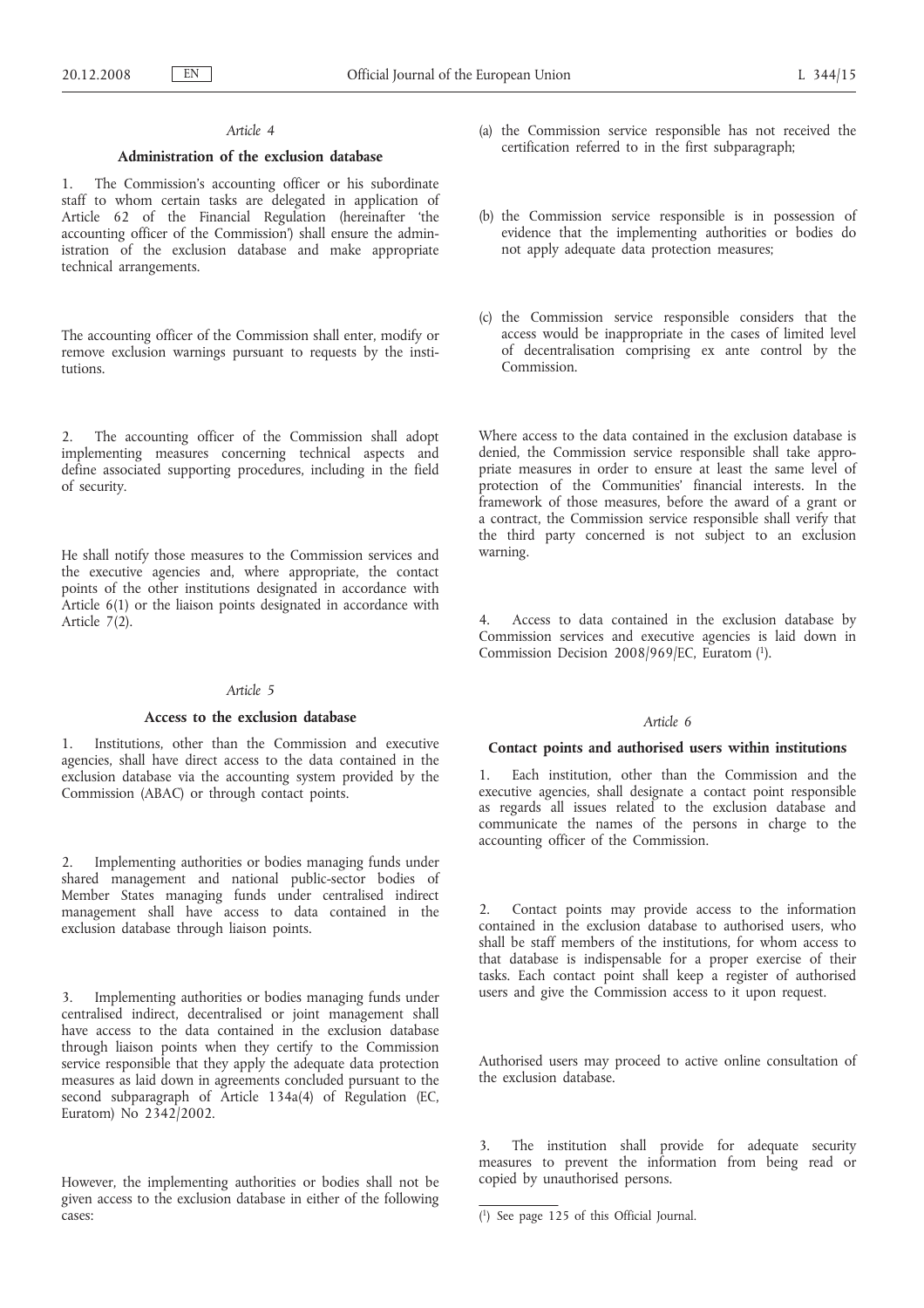### *Article 7*

### **Liaison points and authorised users within implementing authorities and bodies**

1. Liaison points shall be responsible for relations with the Commission as regards all issues related to the exclusion database.

2. Each Member State shall designate one liaison point for the funds it implements by shared management pursuant to Article 53(b) and the funds implemented by centralised indirect management by its national public-sector bodies pursuant to Article 54(2)(c) of the Financial Regulation. Exceptionally and for duly justified reasons, the Commission may approve more than one liaison point per Member State.

3. Each third country implementing funds by decentralised management pursuant to Article 53(b) of the Financial Regulation shall designate a liaison point at the request of the Commission service responsible.

Each implementing body implementing funds by joint management pursuant to Article 53(c) or by centralised indirect management pursuant to points (b), (c) or (d) of Article 54(2) of that Regulation, with the exception of national public-sector bodies, shall designate a liaison point at the request of the Commission service responsible.

However, the Commission service responsible shall not request designation of a liaison point where such a liaison point already exists.

When the Commission service responsible withdraws access of a liaison point to the exclusion database, it shall inform the accounting officer of the Commission accordingly.

4. Each Member State and each authority or body referred to in paragraph 3 shall communicate the names of the persons in charge of their respective liaison point to the accounting officer of the Commission. The accounting officer of the Commission shall publish the list of third countries and implementing bodies disposing of liaison points on the Commission's internal Internet site.

5. Liaison points shall provide the implementing authorities or bodies with access to the information contained in the exclusion database.

Implementing authorities and bodies may designate authorised users among their staff members. The number of such authorised users shall be limited to persons for whom access to that database is indispensable for a proper exercise of their tasks. Each implementing authority or body shall keep a register of authorised users and give the Commission access to it upon request.

For the purpose of award of contracts connected with implementation of the budget or the European Development Fund, authorised users may proceed to active online consultation of the exclusion database. Where an online consultation is not possible, the authorised user may receive downloaded data. In the latter case, the data shall be updated at least on a monthly basis.

6. The authority or body having designated the liaison point or the authorised users shall provide for adequate security measures to prevent the information from being read or copied by unauthorised persons.

### *Article 8*

### **Requests from the institutions**

1. All requests for registration, rectification, updating or removal of exclusion warnings shall be addressed to the accounting officer of the Commission.

Only institutions may submit such requests. For that purpose, the Commission services and executive agencies responsible shall use the templates set out in the Annex to Decision 2008/969/EC, Euratom and the contact points of other institutions shall use the templates set out in Annex I to this Regulation.

2. In each request for registration of an exclusion warning, the Commission service or the executive agency responsible shall certify that the information communicated was established and transmitted in accordance with Regulation (EC) No 45/2001 and indicate a warning contact person assuming the responsibilities laid down in Article 12 of this Regulation.

When requesting the registration of an exclusion warning, the contact points shall certify that the information communicated was established and transmitted in accordance with Regulation (EC) No 45/2001. The contact points shall assume the responsibilities of a warning contact person.

3. Any institution shall request provisional registration of an exclusion warning pending a decision on the duration of the exclusion.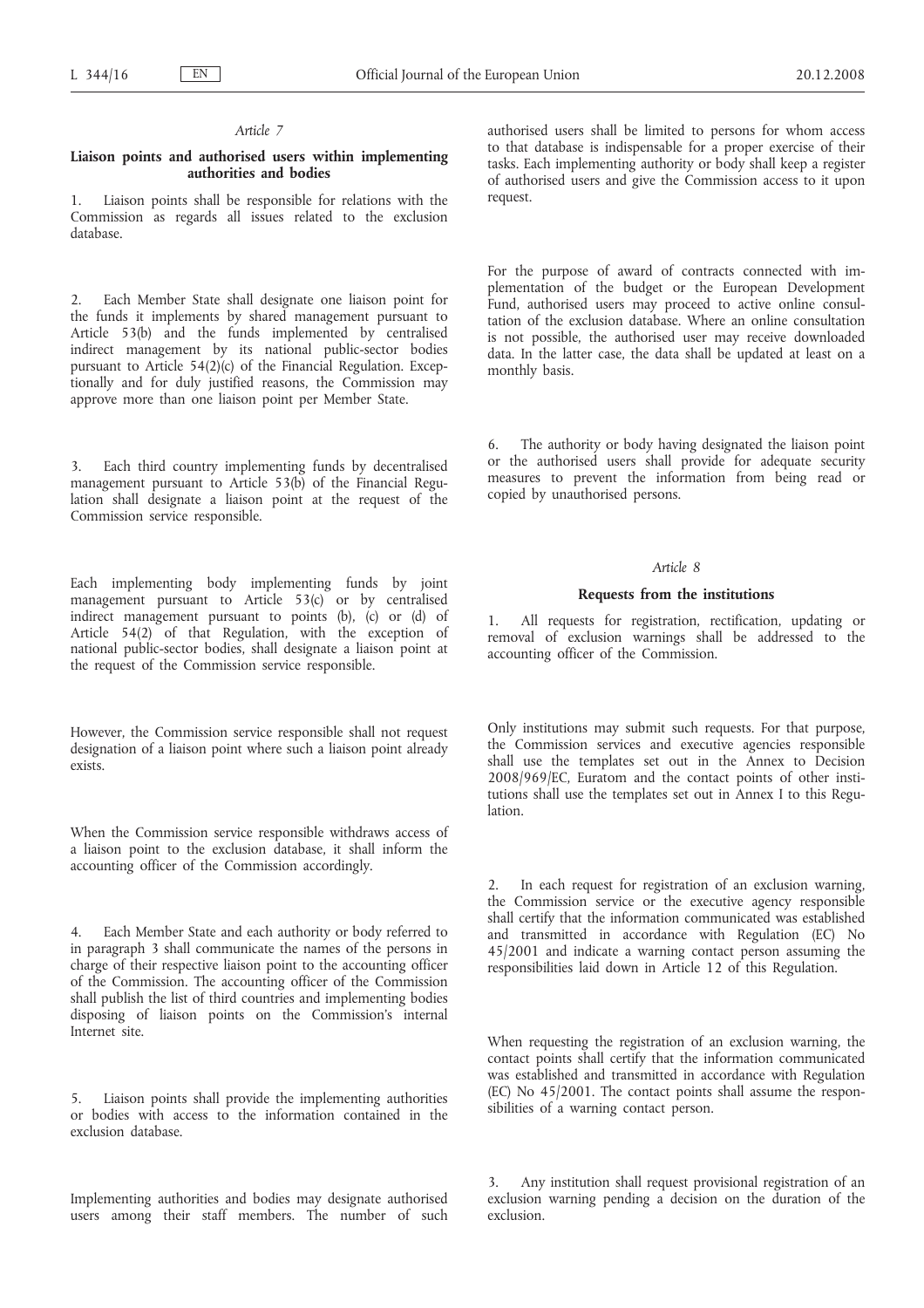The Commission service responsible or another institution that has requested registration of an exclusion warning shall be responsible for requesting rectification, updating or removal of that warning.

#### *Article 9*

## **Requests based on information from implementing authorities or bodies**

1. The liaison points shall communicate information received from implementing authorities or bodies on exclusion situations referred to in Article  $93(1)(e)$  of the Financial Regulation to the accounting officer of the Commission who shall forward this information to the Commission service responsible for the programme, action or legislation and identified by the authorities or bodies. They shall also transmit the certification of the implementing authority or body that the information communicated by them was established and transmitted in accordance with the principles set out in Directive 95/46/EC.

For that purpose, the liaison points shall use the template set out in Annex II to this Regulation.

2. Upon receipt of information referred to in paragraph 1, the Commission service responsible shall request the accounting officer of the Commission to enter an exclusion warning into the exclusion database for the duration determined by the implementing authority or body up to the maximum duration laid down in Article 93(3) of the Financial Regulation.

Where no duration is determined, the Commission service responsible shall request a provisional registration in accordance with Article 10(2), pending a decision by the Commission. The Commission service responsible shall refer the case as soon as possible to the Commission for decision.

The implementing authority or body shall be responsible for the data communicated. It shall, without delay, inform the Commission service responsible, through the liaison point, whenever information transmitted needs to be rectified, updated or removed.

For that purpose, the implementing authorities or bodies and the liaison points shall use the template set out in Annex II.

Upon receipt of updated information, the Commission service responsible shall request the accounting officer of the Commission to rectify, update or remove the exclusion warning concerned.

#### *Article 10*

### **Duration of registration in the exclusion database**

1. Warnings concerning exclusions pursuant to points (b), (c), (e) and (f) of Article 93(1) of the Financial Regulation shall be registered for the period determined by the requesting institution and specified in the request.

2. An exclusion warning based on a request submitted in accordance with Article 8(3) shall be registered provisionally for a period of three months. The provisional registration may be renewed once upon request.

However, the provisional registration of an exclusion warning based on requests referred to in the second subparagraph of Article 9(2), may be, in exceptional cases, renewed for an additional period of three months.

3. Warnings concerning exclusions pursuant to points (a) or (d) of Article 93(1) of the Financial Regulation shall be registered for the period of five years.

4. Warnings concerning exclusions from the award of a contract or grant in a given procedure pursuant to Article 94(a) and (b) of the Financial Regulation shall be registered for a period of six months.

### *Article 11*

### **Removal of exclusion warnings**

Exclusion warnings shall be removed automatically after expiry of the duration set out in Article 10.

The institution which requested the registration, shall request the removal of an exclusion warning before the expiry of the duration, where the third party is no longer in an exclusion situation, in particular for the cases mentioned in paragraph 3 of Article 10 or for manifest errors discovered after the registration of the exclusion.

# *Article 12*

#### **Cooperation**

1. The warning contact person referred to in Article 8(2) of this Regulation shall provide, in writing or by electronic means, all relevant information available to such an extent as to enable the requesting institution to take exclusion decisions pursuant to Article 93(1) of the Financial Regulation or to enable the implementing authority or body to take it into account for the award of contracts connected with implementation of the budget.

2. Where certificates or evidence obtained by an institution are not consistent with registered exclusion warnings, the institution concerned shall immediately inform the warning contact person. The warning contact person and where appropriate the liaison point concerned shall take appropriate action.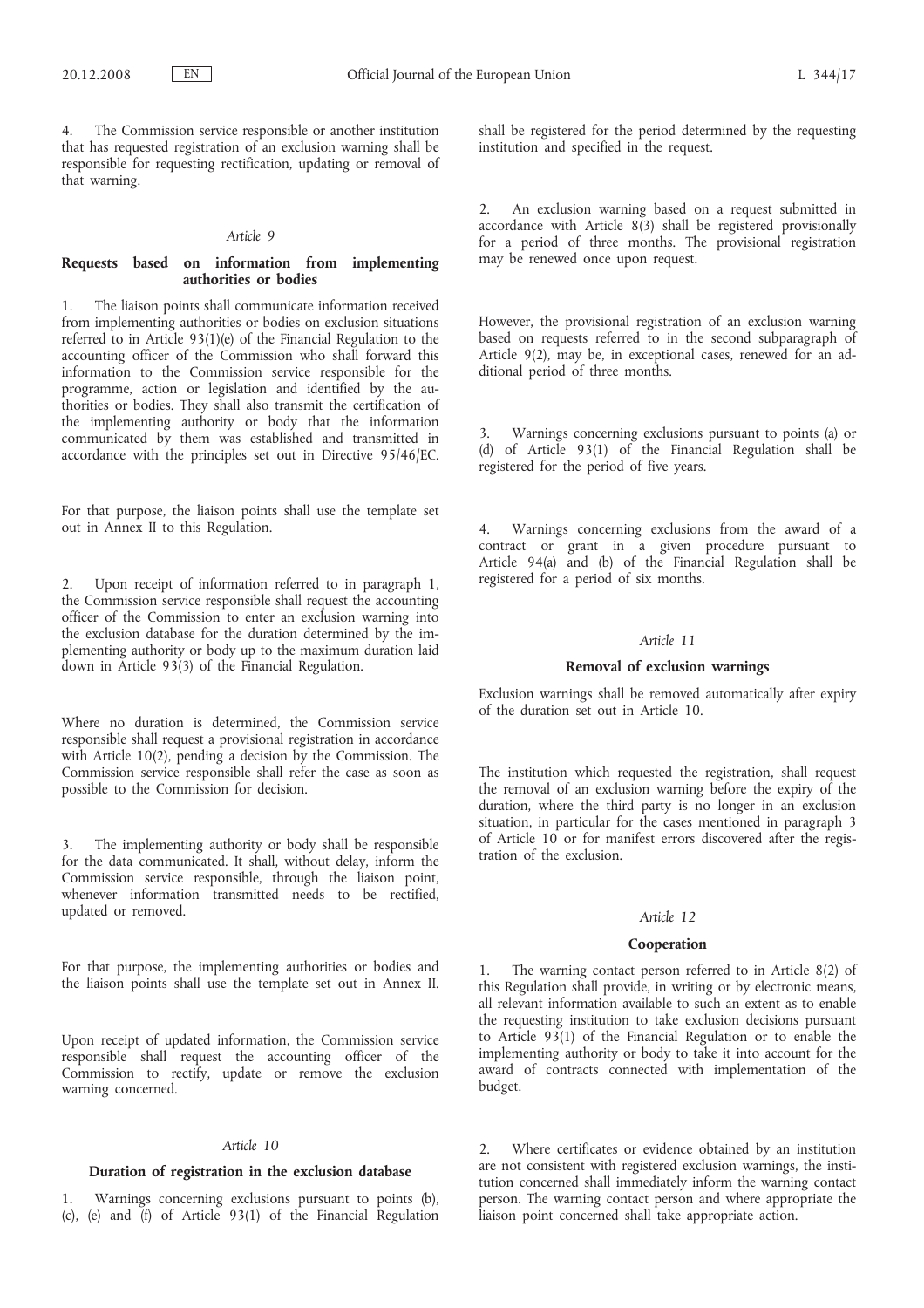Where certificates or evidence obtained by an implementing authority or body are not consistent with registered exclusion warnings, the authority or body shall transmit the information, through its liaison point, to the warning contact person. The warning contact person and where appropriate the liaison point concerned shall take appropriate action.

4. The accounting officer of the Commission and the contact points of the other institutions shall regularly exchange best practices.

Issues related to the exclusion database shall be discussed in the framework of meetings between the implementing authority or body and the Commission service responsible.

### *Article 13*

#### **Data protection**

In the calls for tender and calls for proposals and, in the absence of calls, before awarding contracts or grants, the institutions and implementing authorities or bodies shall inform third parties of the data concerning them that may be included in the exclusion database and of the entities to whom the data may be communicated. Where third parties are legal entities the institutions and implementing authorities or bodies shall also inform the persons who have powers of representation, decision-making or control over these legal entities.

2. The institution requesting registration of an exclusion warning shall be responsible for relations with the natural or legal person whose data are introduced into the exclusion database (hereinafter 'the data subject concerned').

The institution shall inform the data subject concerned of the request for activation, updating and removal of any exclusion warning directly concerning it and state the reasons thereof.

The institution shall also respond to requests from data subjects concerned to rectify inaccurate or incomplete personal data and to any other requests or questions from those subjects.

Requests or questions from data subjects concerned with regard to information provided by implementing authorities or bodies shall be treated by those authorities or bodies. The Commission service responsible shall refer such requests and questions to the liaison point concerned and inform the data subject concerned thereof.

Without prejudice to the information requirements set out in paragraph 2, a duly identified natural person may request information on whether data concerning him is registered in the exclusion database.

The accounting officer of the Commission shall inform him in writing or by electronic means, whether the person is registered in the exclusion database. If the person is registered, the accounting officer of the Commission shall attach the data stored in the exclusion database concerning that person. He shall inform the institution that requested the warning thereof.

4. Without prejudice to the information requirements set out in paragraph 2, a duly empowered representative of a legal person, may request information on whether that legal person is registered in the exclusion database.

The accounting officer of the Commission shall inform him in writing or by electronic means whether the legal person is registered in the exclusion database. If the person is registered, the accounting officer of the Commission shall attach the data stored in the exclusion database concerning that person. He shall inform the institution that requested the warning thereof.

Removed warnings shall be accessible for audit and investigation purposes only and shall not be visible for the users of the database.

However, personal data contained in exclusion warnings referring to natural persons shall remain accessible to such purposes only for five years after the removal of the warning.

### *Article 14*

#### **Transitional provisions**

1. Information from implementing authorities or bodies shall exclusively concern judgments rendered after 1 January 2009.

2. Warnings registered pursuant to Article 95 of the Financial Regulation before the date of application of this Regulation and still active on that date shall constitute exclusion warnings and shall be directly inserted in the exclusion database.

Where a third party concerned was not informed of the registration of an exclusion warning referred to in paragraph 2, the Commission service or the institution that requested the registration shall inform the third party that its data were introduced into the exclusion database within one month from the date of application of this Regulation.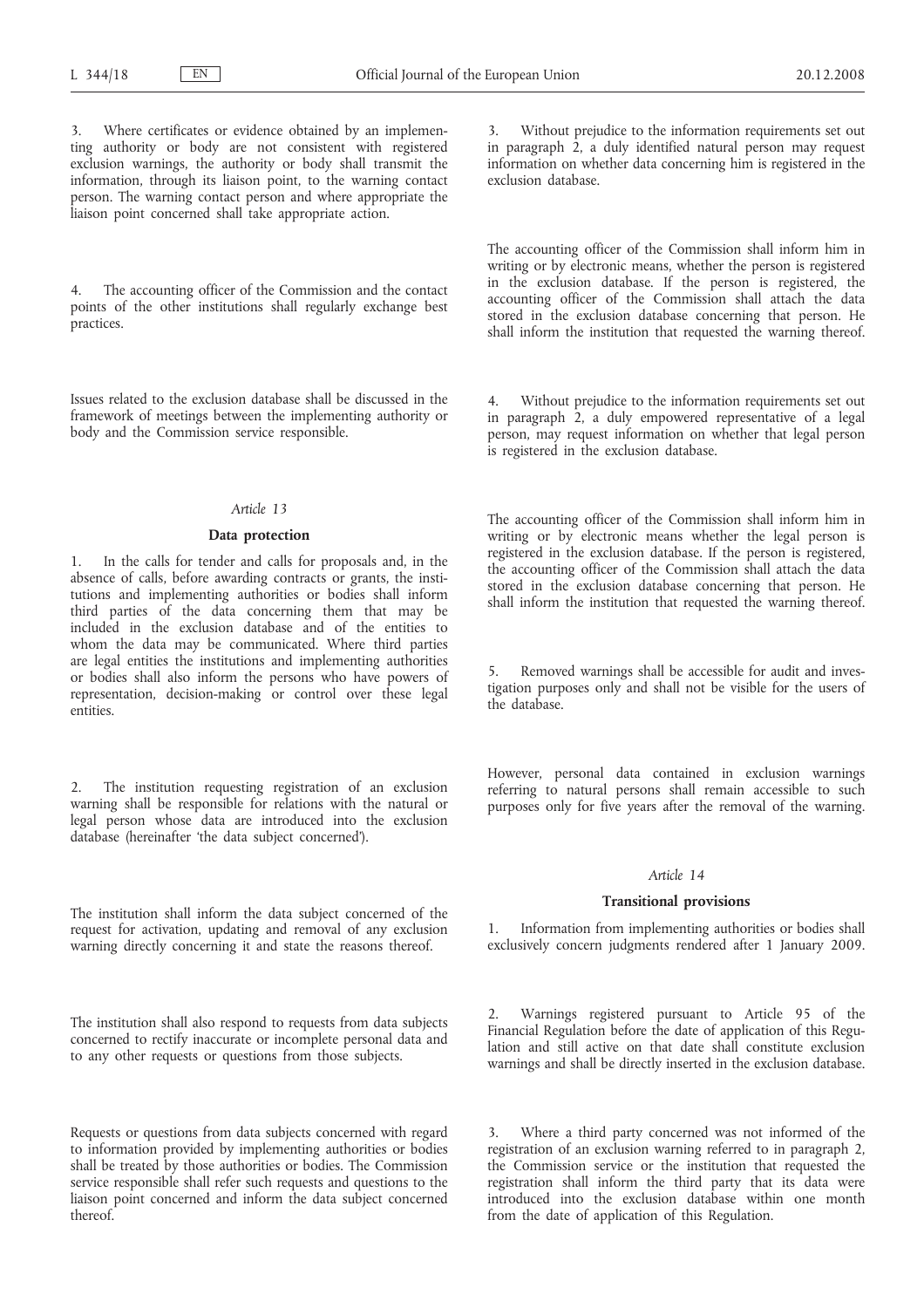4. The Commission service responsible or other institution that requested registration of an exclusion warning referred to in paragraph 2 remain responsible for requesting modification or removal of that warning in accordance with this Regulation.

5. For exclusions decided by a Commission service or an executive agency pursuant to Article 93(1)(b) and (e) of the Financial Regulation before 1 May 2007, the duration of the exclusion period shall take into account the duration of criminal records under national law.

For such exclusion, a maximum duration of four years from the date of notification of the judgment shall apply. If that period has elapsed, the Commission service or the executive agency responsible shall request removal of the warning.

### *Article 15*

# **Entry into force**

This Regulation shall enter into force on the day of its publication in the *Official Journal of the European Union*.

It shall apply from 1 January 2009.

This Regulation shall be binding in its entirety and directly applicable in all Member States.

Done at Brussels, 17 December 2008.

*For the Commission* Dalia GRYBAUSKAITĖ *Member of the Commission*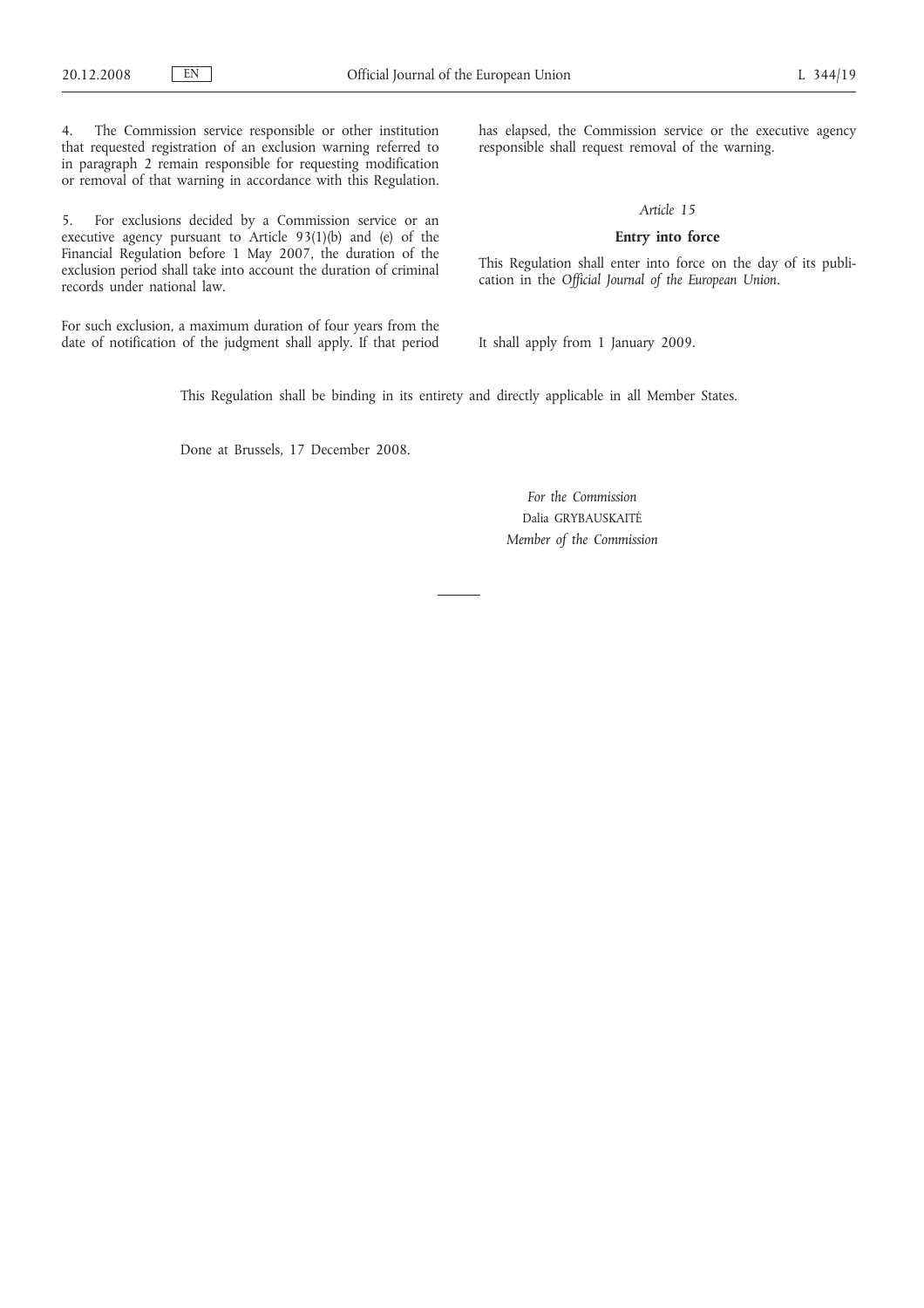## *ANNEX I*

### **Request for data entry into the exclusion database, its modification or removal by institutions other than the Commission and executive agencies**

The request has to be sent in conformity with the procedure for classified information pursuant to the rules set by the institution. It has to be sent in a single closed envelope.

> **European Commission Directorate-General Budget Accounting Officer of the Commission BRE2 13/505 B-1049 BRUXELLES**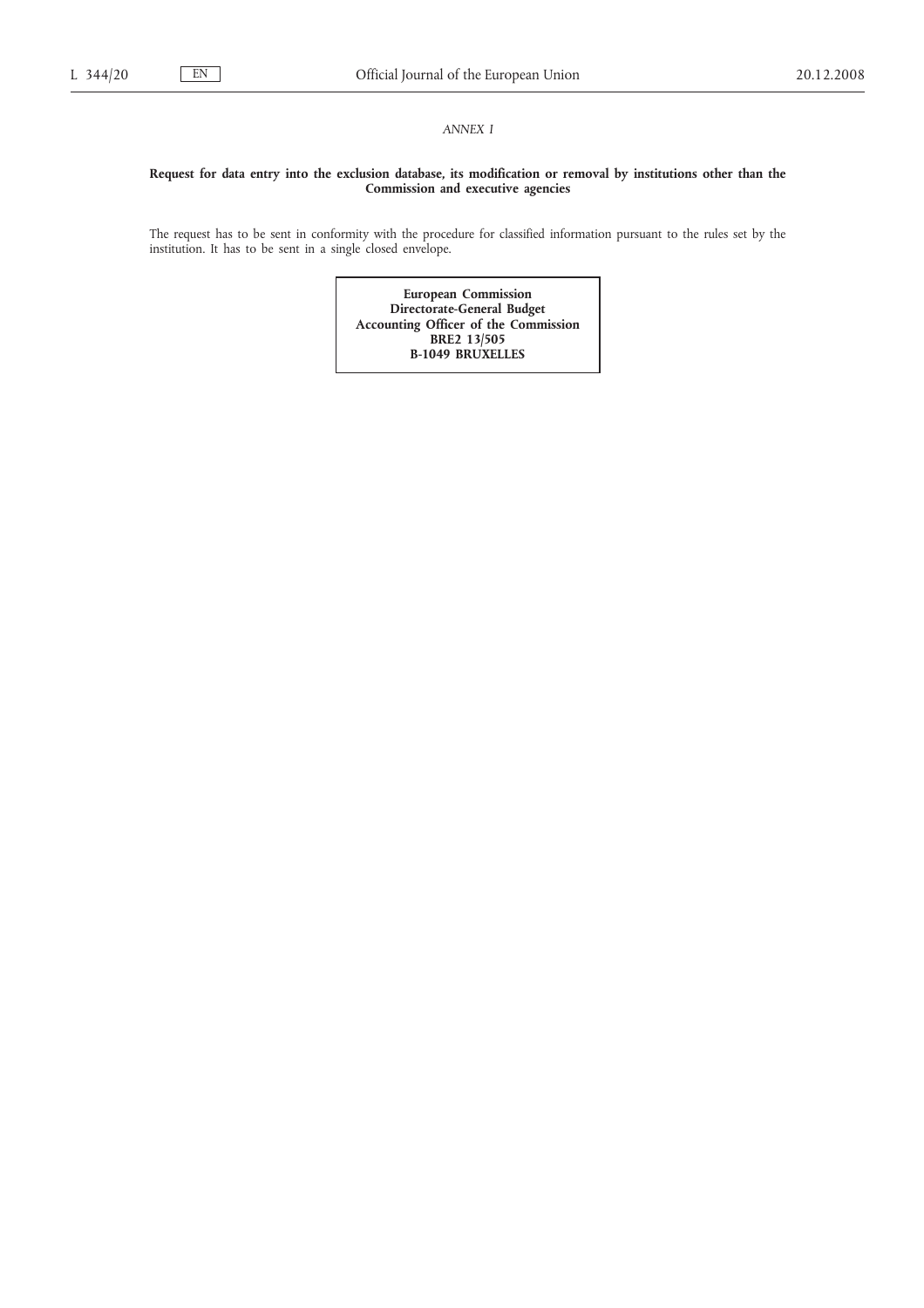# - RESTRICTED EU -

| (Place, date)                                                                                                                                                       |  |  |  |  |  |
|---------------------------------------------------------------------------------------------------------------------------------------------------------------------|--|--|--|--|--|
| Request for registration, removal or modification of data concerning a third party in the exclusion database                                                        |  |  |  |  |  |
|                                                                                                                                                                     |  |  |  |  |  |
|                                                                                                                                                                     |  |  |  |  |  |
| I request                                                                                                                                                           |  |  |  |  |  |
| registration of an exclusion warning<br>П.                                                                                                                          |  |  |  |  |  |
| П                                                                                                                                                                   |  |  |  |  |  |
| modification of the warning (including renewal of a provisional registration) $(2)$ whose introduction was requested by<br>П                                        |  |  |  |  |  |
| concerning the following entity in the exclusion database:                                                                                                          |  |  |  |  |  |
|                                                                                                                                                                     |  |  |  |  |  |
|                                                                                                                                                                     |  |  |  |  |  |
|                                                                                                                                                                     |  |  |  |  |  |
|                                                                                                                                                                     |  |  |  |  |  |
|                                                                                                                                                                     |  |  |  |  |  |
|                                                                                                                                                                     |  |  |  |  |  |
| $***$                                                                                                                                                               |  |  |  |  |  |
| 1. For registration of the entity in the Legal Entities File of the Commission, I attach a recent supporting<br>document proving the legal existence of the entity: |  |  |  |  |  |
| Extract from the trade register or equivalent;<br>П                                                                                                                 |  |  |  |  |  |
| Copy of the VAT registration document;                                                                                                                              |  |  |  |  |  |
| Copy of the statutes, extract from the Official Journal or equivalent;<br>П                                                                                         |  |  |  |  |  |
| Copy of the identity card or passport (if natural person);<br>П                                                                                                     |  |  |  |  |  |
|                                                                                                                                                                     |  |  |  |  |  |

<sup>(1)</sup> In this case do not fill in Sections 1 to 5.<br>(2) Fill in all sections, not only the one concerned by the modification request.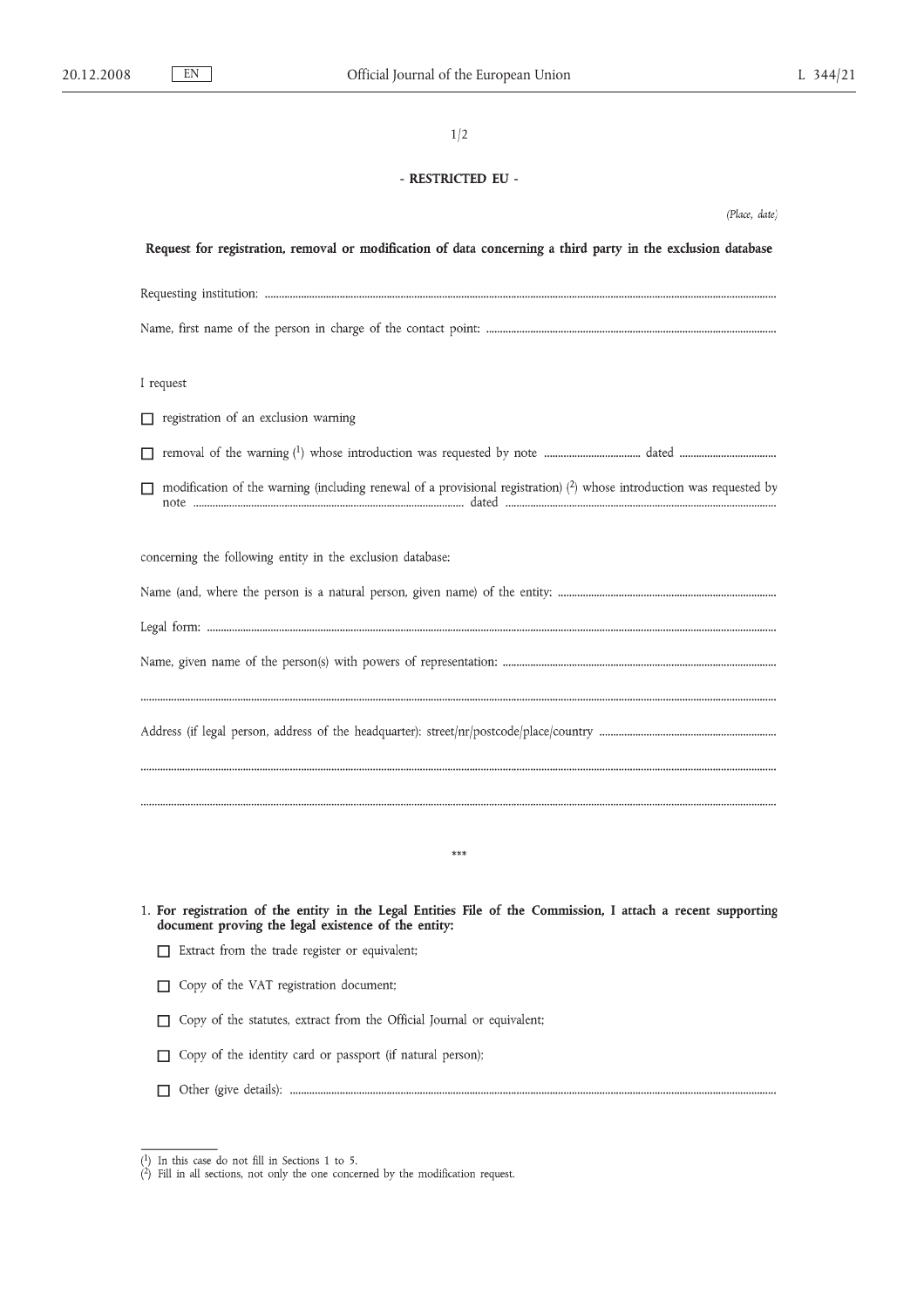## 2. Indication of pertinent ground for exclusion pursuant to the Financial Regulation (FR):

- $\Box$  Article 93(1)a FR (internal code NW5a2a)
- $\Box$  Article 93(1)b FR (internal code NW5a2b)
- $\Box$  Article 93(1)c FR (internal code NW5a30)
- Article 93(1)d FR (internal code NW5a2d)
- $\Box$  Article 93(1)e FR (internal code NW5a2e) (indicate below the type of conviction)

· Fraud

- · Corruption
- · Involvement in a criminal organisation
- · Money laundering

Indicate the denomination of the court that rendered the judgment which has the force of res judicata:

Indicate the date of the judgment which has the force of res judicata: DD/MM/YYYY: .../.../...

Indicate the duration of the period of exclusion from procurement procedures (where applicable): Exclusion until  $DD/MM/YYYY:$  ... $|...|...$ 

- **T** Article 93(1)f FR  $(=$  Article 96(1) FR) (internal code NW5a40)
- Article 94 FR (internal code NW1d)
- 3. Short description of the exclusion situation  $(1)$ :

### 4. Registration period:

- 
- $\Box$  Automatic removal of the registration pursuant to Regulation (EC, Euratom) No ...... on the central exclusion database  $(3)$ .
- 

 $***$ 

I certify that the information communicated was established and transmitted in accordance with the principles set out in Regulation (EC) No 45/2001 of the European Parliament and of the Council concerning the protection of personal data.

(Signature of person in charge of the contact point of the institution requesting introduction/removal/modification of the warning)

 $(1)$  To be filled in one of the working languages of the Commission.

The duration of an exclusion pursuant to Article 93(1) points b, c, e, f of the Financial Regulation has to be decided by the institution.

 $\binom{3}{2}$  Only for exclusions pursuant to Article 93(1) points a and d and Article 94 of the Financial Regulation.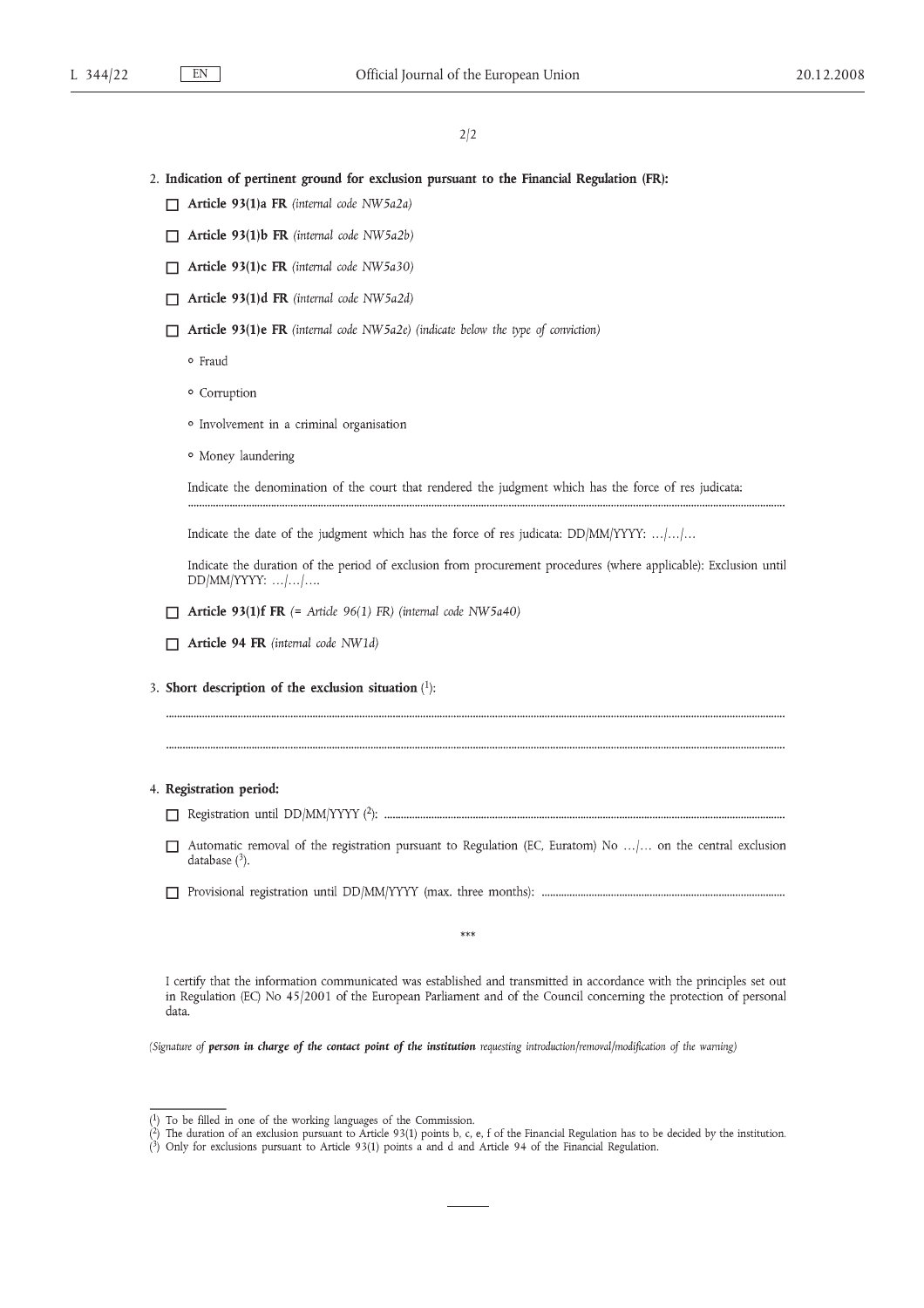# *ANNEX II*

**Communication of information by implementing authorities or bodies**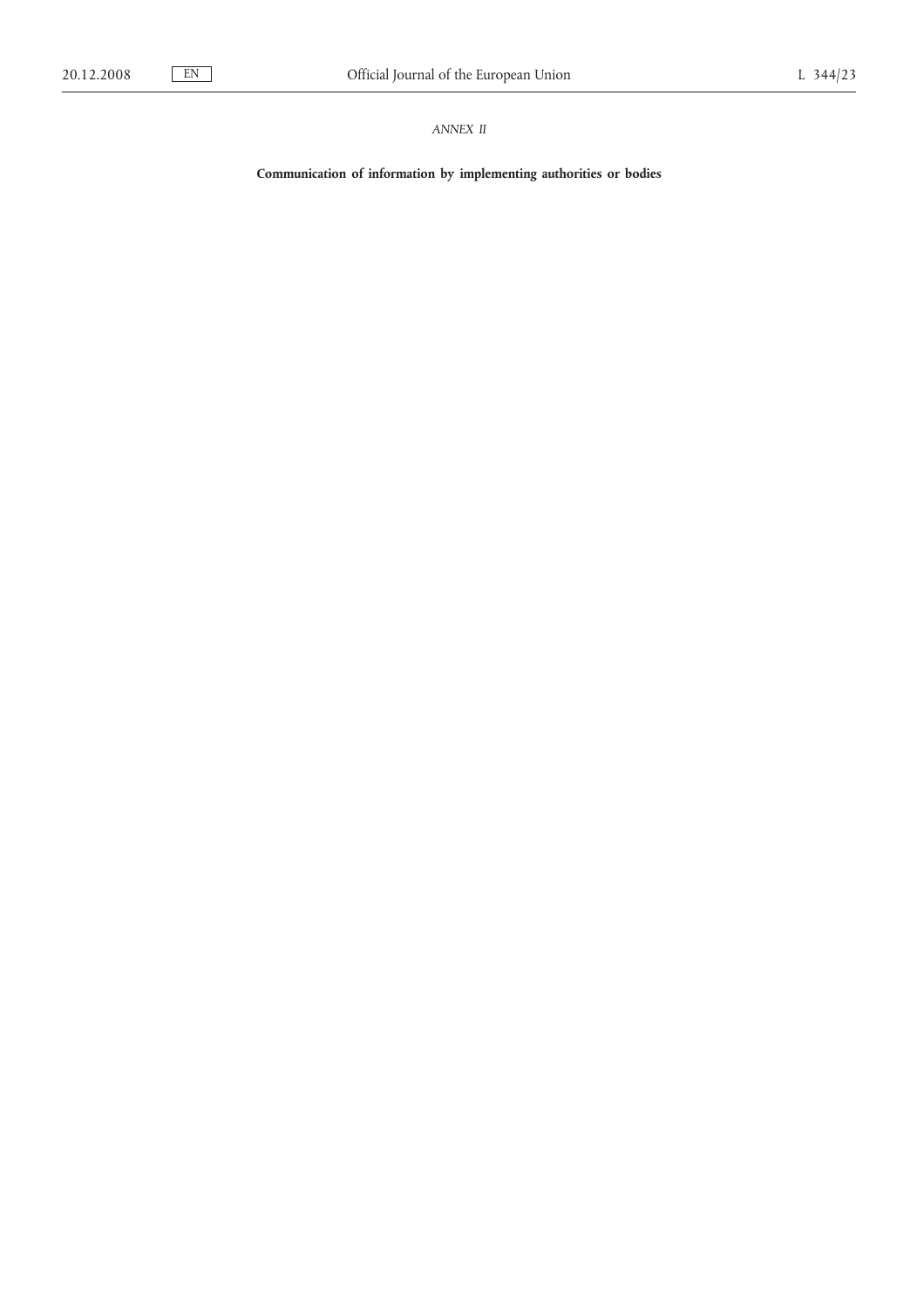#### 

#### Subject: Transmission of information by an implementing authority or body pursuant to Article 95 of the **Financial Regulation**

- $\Box$  Please find enclosed information on a third party which is in one of the situations referred to in Article 93(1) point (e) of the Financial Regulation and whose conduct has been detrimental to the Communities' financial interest.
- Please find enclosed information on a third party for which information was already submitted that needs to be and reference to initial note).
- 

Date, signature:

Enclosure: Transmission of information on a third party pursuant to Article 95(2) of the Financial Regulation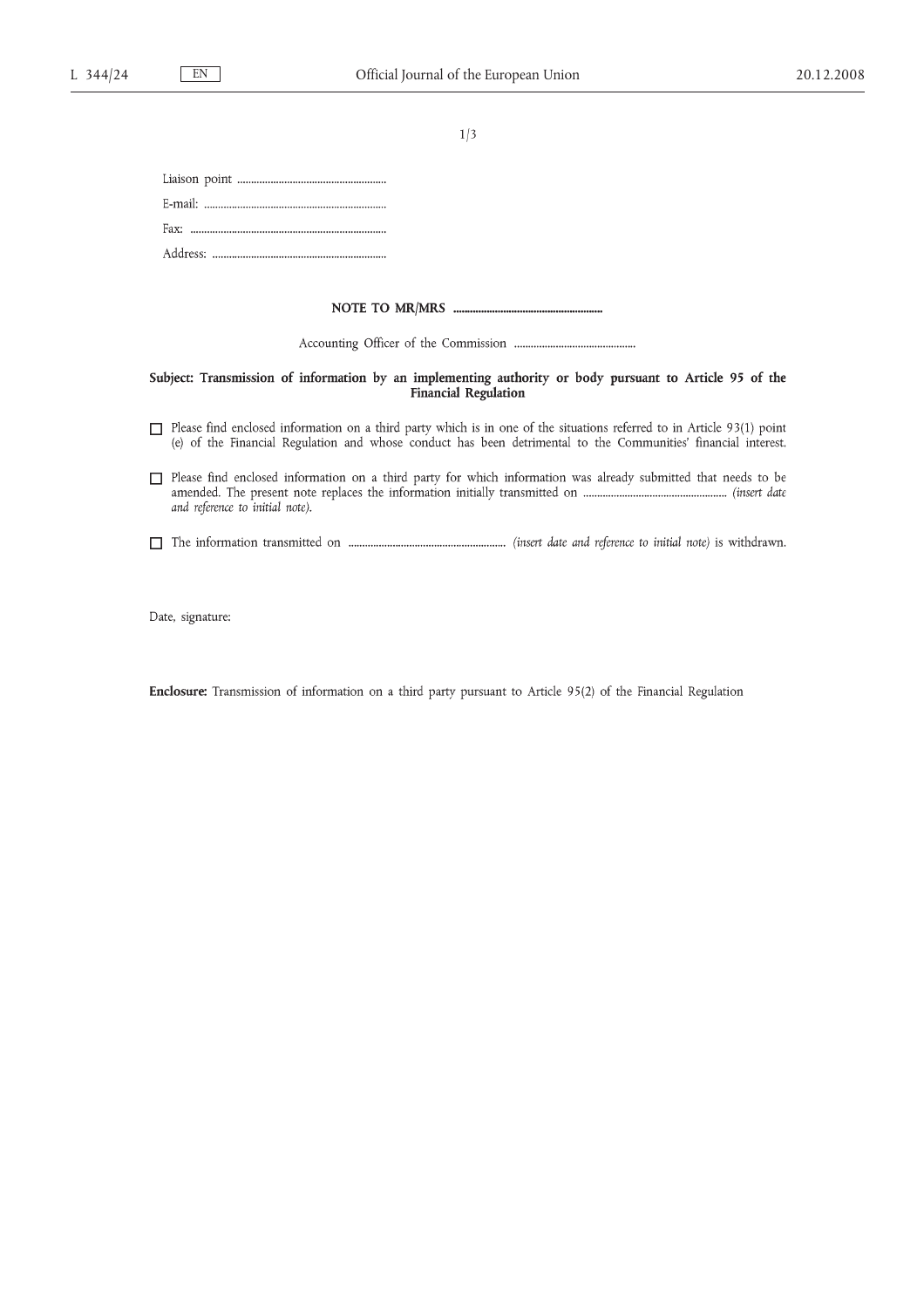| ٠<br>٧<br>۰.<br>۰,<br>۰, |
|--------------------------|
|--------------------------|

# - RESTREINT UE -

(Place, date)

| Transmission of information on a third party pursuant to Article 95(2) of the Financial Regulation |                                                                                                                                                                                                                                                                                                                   |                  |                                                                                     |                                                                                                                 |  |  |  |
|----------------------------------------------------------------------------------------------------|-------------------------------------------------------------------------------------------------------------------------------------------------------------------------------------------------------------------------------------------------------------------------------------------------------------------|------------------|-------------------------------------------------------------------------------------|-----------------------------------------------------------------------------------------------------------------|--|--|--|
| Name and address of the implementing authority or body:                                            |                                                                                                                                                                                                                                                                                                                   |                  |                                                                                     |                                                                                                                 |  |  |  |
|                                                                                                    |                                                                                                                                                                                                                                                                                                                   |                  |                                                                                     |                                                                                                                 |  |  |  |
|                                                                                                    |                                                                                                                                                                                                                                                                                                                   |                  |                                                                                     |                                                                                                                 |  |  |  |
|                                                                                                    |                                                                                                                                                                                                                                                                                                                   |                  | Directorate-General responsible of the Commission: (choose one of the following DG) |                                                                                                                 |  |  |  |
|                                                                                                    | Regional Policy<br>Agriculture and Rural Development                                                                                                                                                                                                                                                              |                  |                                                                                     | $\Box$ Maritime Affairs and Fisheries                                                                           |  |  |  |
|                                                                                                    | Employment, Social Affairs and Equal Opportunities                                                                                                                                                                                                                                                                |                  |                                                                                     | Justice, Freedom and Security                                                                                   |  |  |  |
|                                                                                                    | Education and Culture                                                                                                                                                                                                                                                                                             | $\Box$ EuropeAid | $\Box$ Enlargement                                                                  | $\Box$ External relations                                                                                       |  |  |  |
|                                                                                                    | $\Box$ Other                                                                                                                                                                                                                                                                                                      |                  |                                                                                     |                                                                                                                 |  |  |  |
|                                                                                                    | $\Box$ Not known: (please explain why no DG is directly competent)                                                                                                                                                                                                                                                |                  |                                                                                     |                                                                                                                 |  |  |  |
|                                                                                                    |                                                                                                                                                                                                                                                                                                                   |                  |                                                                                     |                                                                                                                 |  |  |  |
|                                                                                                    |                                                                                                                                                                                                                                                                                                                   |                  |                                                                                     | $\Box$ I transmit information on a third party pursuant to Article 95(2) of the Financial Regulation ( $\Box$ ) |  |  |  |
|                                                                                                    | $\Box$ I withdraw information on a third party $(2)$ transmitted on                                                                                                                                                                                                                                               |                  |                                                                                     |                                                                                                                 |  |  |  |
|                                                                                                    |                                                                                                                                                                                                                                                                                                                   |                  | $***$                                                                               |                                                                                                                 |  |  |  |
|                                                                                                    |                                                                                                                                                                                                                                                                                                                   |                  |                                                                                     |                                                                                                                 |  |  |  |
|                                                                                                    | 1. Information on the entity that has been the subject of a judgment which has the force of res judicata for fraud,<br>corruption, involvement in a criminal organisation or any other illegal activity detrimental to the Communities<br>financial interest (Article 93(1) point e of the Financial Regulation): |                  |                                                                                     |                                                                                                                 |  |  |  |
|                                                                                                    | Name (and, where the person is a natural person, given name) of the entity:                                                                                                                                                                                                                                       |                  |                                                                                     |                                                                                                                 |  |  |  |
|                                                                                                    |                                                                                                                                                                                                                                                                                                                   |                  |                                                                                     |                                                                                                                 |  |  |  |
|                                                                                                    |                                                                                                                                                                                                                                                                                                                   |                  |                                                                                     |                                                                                                                 |  |  |  |
|                                                                                                    | Address (if legal person, address of the headquarters): street/no./postcode/place/country                                                                                                                                                                                                                         |                  |                                                                                     |                                                                                                                 |  |  |  |
|                                                                                                    |                                                                                                                                                                                                                                                                                                                   |                  |                                                                                     |                                                                                                                 |  |  |  |
|                                                                                                    |                                                                                                                                                                                                                                                                                                                   |                  |                                                                                     |                                                                                                                 |  |  |  |

 $(1)$  In case of an amendment of information, all sections need to be filled in.<br>(2) In this case only section 1 needs to be filled in, no enclosure needs to be added.